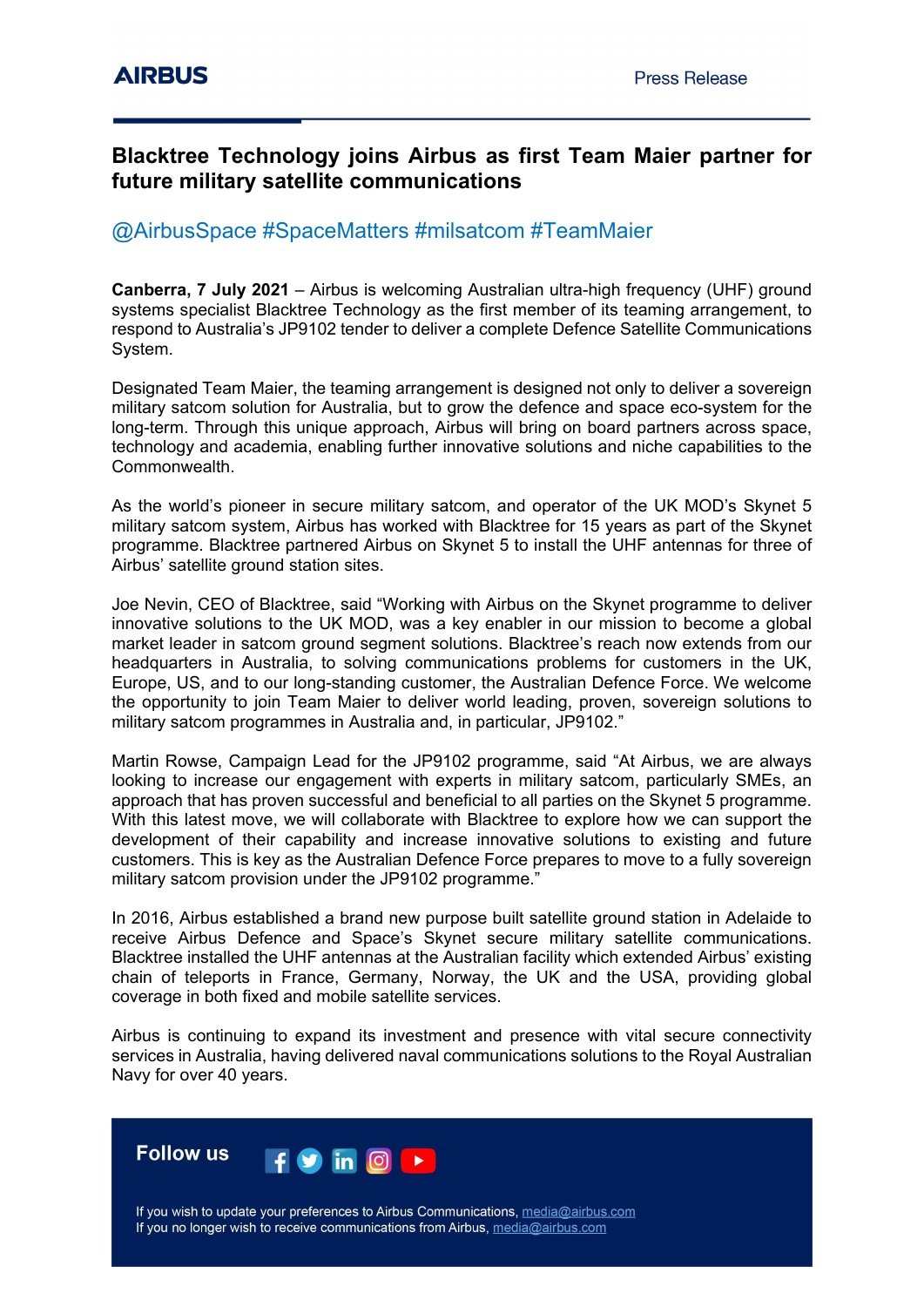Airbus has been responsible for delivering all secure beyond line of sight communications to the UK MOD for 18 years, owning and operating the Skynet military communications satellite fleet. During that time Skynet 5 satellites have been crucial to keeping armed forces in theatre in touch with each other and bases back in the UK. And the satellites also provide a key part of service personnel being able to keep in touch with loved ones back home as part of the WelComE welfare communications service.

Airbus is committed to building its links and cooperation with defence and security businesses across Australia for military satcom technology and services to build and deliver sovereign capability and innovation, supporting the growth of Australia's sovereign space capability.

#### **Note to editors:**

The Skynet 5 programme, managed by Airbus, has provided the UK MOD with a suite of highly robust, reliable and secure military communications services, supporting operations in Iraq, Afghanistan and the Balkans. The programme commenced by using the legacy Skynet 4 satellites and then augmenting them with a fully refurbished ground network before launching the Skynet 5A, 5B, 5C and 5D satellites between 2007 and 2012.

Through the many years of Airbus delivering an exceptionally reliable Skynet service the programme has reduced or removed many of the technical and service risks for the MOD, whilst ensuring unrivalled secure satellite communications to UK forces delivering both operational and information advantage at the greatest time of need.



Photo ©Airbus



If you wish to update your preferences to Airbus Communications, media@airbus.com If you no longer wish to receive communications from Airbus, media@airbus.com